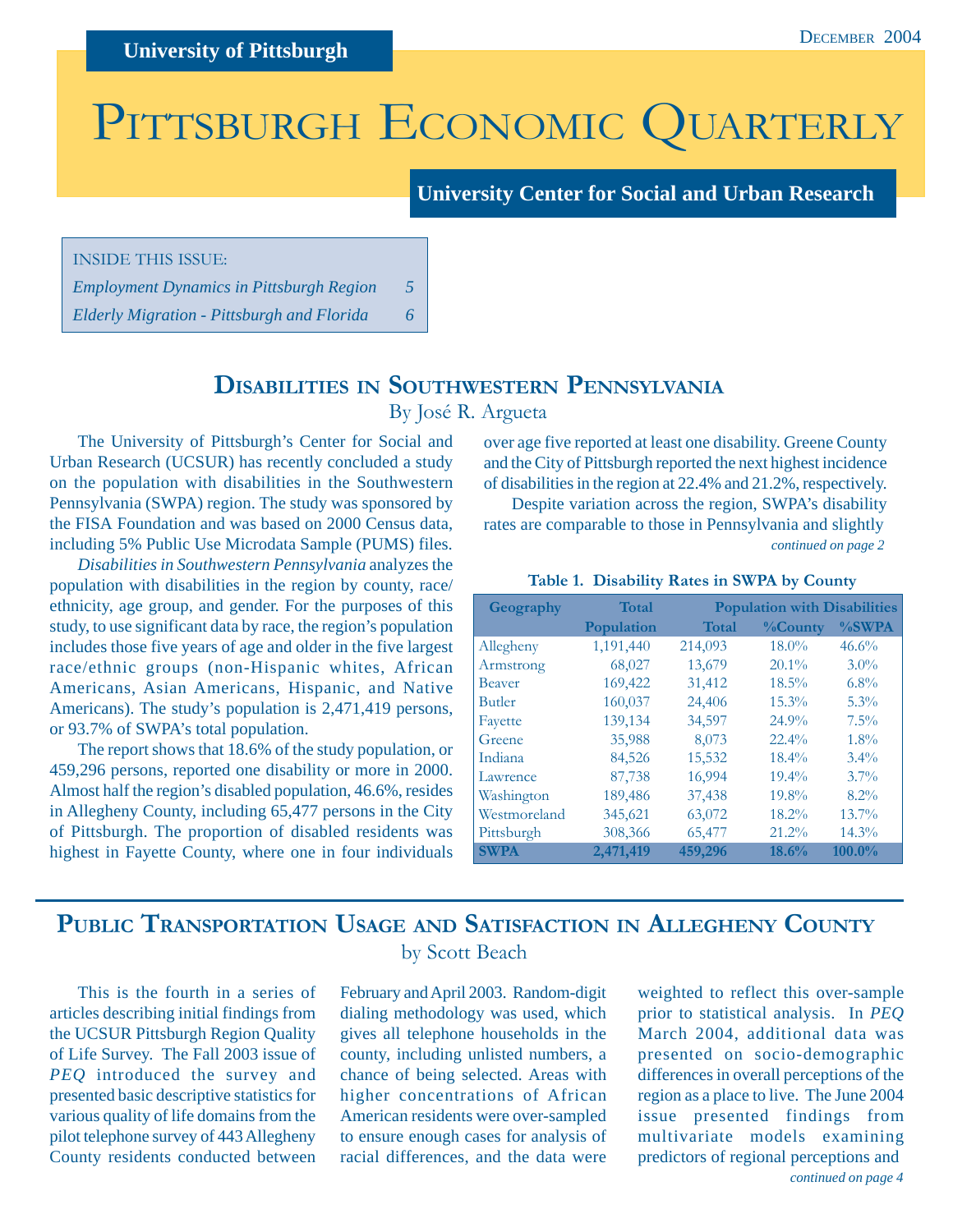### DISABILITIES IN SWPA (cont.)

#### *continued from page 1*

lower than the U.S. as a whole (see Table 2). In the state and region, men's and women's disability rates differed only slightly. In the city, however, women's rates exceeded men's rates in 2000.

The 2000 Census asked respondents to self-report disabilities in six categories. For SWPA, the disabled population is reported as follows:

- *physical disability*: a condition that substantially limits physical activity such as walking, climbing stairs, reaching, lifting, or carrying (26.5%);
- *employment disability*: difficulty working at a job or business (19.6%);
- *mobility*: difficulty going outside the home alone to shop or visit a doctor's office (19.6%);
- *mental disability*: difficulty learning, remembering, or concentrating (14.3);
- s*ensory disability*: blindness, deafness, or a severe vision or hearing impairment (11.6%); and
- *self-care disability*: difficulty dressing, bathing, or getting around inside the home (8.4%).

Disability types vary across age groups. Among those aged 5 to 15, "mental" disabilities were the most common. For the working age population (16-64), the most common disability was "employment." Among seniors, "physical" disabilities were the most common.

Disability rates increase with age. Again, the SWPA region shows relatively low rates, while the City of Pittsburgh ranks highest in each age category. The senior population (age 65 and over) represents 17% of SWPA's population, but 39% of seniors have at least one disability.

Higher disability rates in the City of Pittsburgh might be explained by more services, resources, and living conditions available to people with disabilities. This does not explain; however, why outlying places, such as Greene and Fayette counties, have

disability rates as high as or higher than the City of Pittsburgh. The explanatory variables here may be a combination of race/ethnicity, income, and education/ occupation.

The region's African American population, along with Native Americans, reported a higher incidence of disabilities (24.8%) than the non-Hispanic white population (18.2%). The report does not address these differences, but some of the factors might include race-related greater propensity to certain illnesses (e.g. diabetes), greater exposure to occupational hazards, and less access to health care, among others. More research is needed in this regard.

The disabled population also shows other differences from the population as a whole. Disabled individuals are less likely to finish high school (18.8%) than those without disabilities (8.1%). The percent of the population graduating from college is much lower among

people with disabilities (12.7%) than among those without a disability (28.2%). Disabled persons are less likely to be enrolled in college or graduate school than the non-disabled population (see Figure 1).

In terms of unemployment, 13.2% of the disabled in Pittsburgh were unemployed in 2000, compared to 10.3% in the SWPA region. Not only are the rates of unemployment among the population with disabilities high but also the percent of the population that is not in the labor market (about 47% among the population with disabilities age 18 to 64).

Finally, higher proportions of disabled individuals live in poverty compared to the non-disabled population. This is particularly true for the City of Pittsburgh, where poverty rates are higher than the region's counties. It is also true for children with disabilities. Children, in general, exhibit the highest poverty rates in a population.

**Table 2. Percent of People with Disabilities, Age 5 and Older by Gender and Place, 2000**

| <b>Place</b>              | <b>Disabled Men</b> | <b>Disabled Women</b> |
|---------------------------|---------------------|-----------------------|
| <b>United States</b>      | 19.6                | 19.1                  |
| Pennsylvania              | 18.5                | 18.7                  |
| <b>SWPA</b>               | 18.4                | 18.8                  |
| <b>City of Pittsburgh</b> | 20.2                | 22.2                  |

#### **Table 3. Percent of People with Disabilities by Age Group and Place, 2000**

| <b>Age Group</b>        | US   | PA   | <b>SWPA</b> | <b>PGH</b> |
|-------------------------|------|------|-------------|------------|
| $5 - 15$                | 5.8  | 5.7  | 5.4         | 6.8        |
| $16 - 64$               | 18.6 | 16.9 | 16.0        | 18.5       |
| 65 and over             | 41.9 | 39.4 | 39.4        | 44.0       |
| Total (5 and over) 19.3 |      | 18.6 | 18.6        | 21.2       |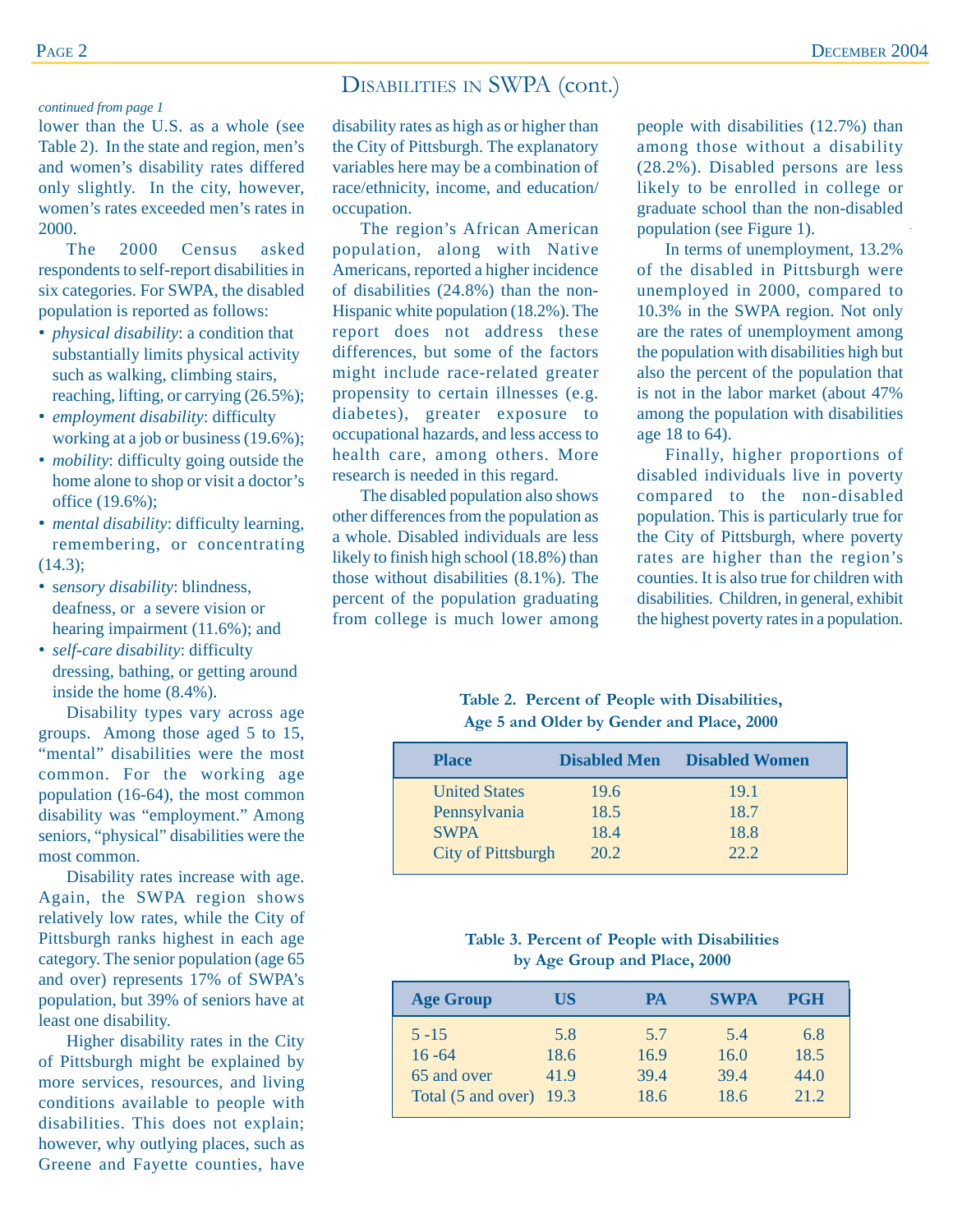Thus, children with disabilities are doubly struck by poverty. In the City of Pittsburgh, 45% of disabled children (ages 5-15) and 41% of young people (ages 16-20) with disabilities live in poverty. These figures far exceed U.S., Pennsylvania, and SWPA region rates. On average, one quarter of disabled children live in poverty for the nation as a whole.

Disabilities in SWPA present a geographic and socio-economic portrait of the population. Where the disabled live and who they are is a big step to understanding this population in our region. Diagnosing the nature of "disabilities" and their treatment is the next step in our research.

*José R. Argueta is a PhD candidate in Political Science at the University of Pittsburgh and co-author (with Ralph Bangs) of Disabilities in Southwestern Pennsylvania. The report is available online on the UCSUR website: www.ucsur.pitt.edu/publications.htm.*





### **UCSUR SPONSORS INTERNATIONAL BIOTECH WORKSHOP**

UCSUR and the University Center for International Studies (UCIS) sponsored a trans-Atlantic research workshop on International Locations in Biotechnology: Europe and the United States. The workshop was held October 6-7, 2004.

The workshop continues research by a network of social scientists organized by Ulrich Hilpert, Professor and Chair of Comparative Government at Friedrich-Schiller-University in Jena,

Germany. Other international participants included Professor Jesper Norus, Department of Organization and Industrial Sociology, Copenhagen Business School, Denmark; Dietmar Bastian, Associate Professor, Friedrich-Schiller University, Jena, Germany; and Professor Desmond Hickie, Dean, School of Business, Management and Law, University College, Chester, United Kingdom. UCSUR faculty and staff also participated.

Dr. Doros Platika, President and Chief Executive Officer of the Pittsburgh Life Sciences Greenhouse, delivered the main address. Workshop sessions and discussion focused on "Locational, Labor and Management Trends in the European Biotechnology Sector" and "Biotechnology: Developments in the United States and Pittsburgh." Participants planned a series of papers around these themes to be published in a future edited volume.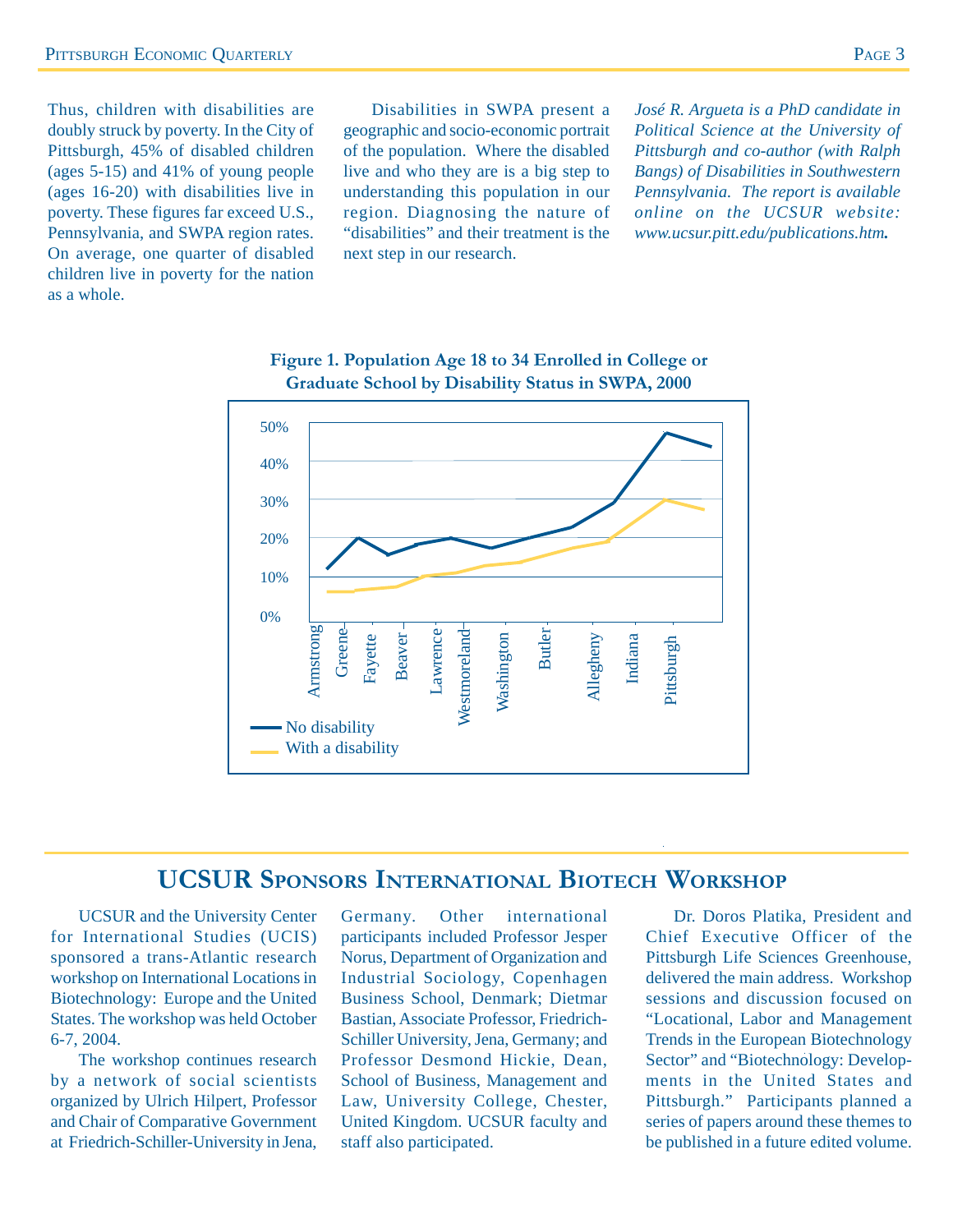### PUBLIC TRANSPORTATION USAGE AND SATISFACTION (cont.)

#### *continued from page 1*

intentions to relocate from the Pittsburgh region. This article presents findings from one of the many quality of life domains included in the survey - - public transportation usage and satisfaction.

Figure 1 presents descriptive statistics for overall usage of public transportation, public transit as a main source of transportation, frequency of use, and quality ratings of the system, among users. The survey estimated that nearly half (47.2%) of the adult population in Allegheny County uses public transportation. An estimated 12% of the population reported public transit as their primary source of transportation. Looking at frequency of use, 28% reported relatively infrequent use (less than once a week), with 22% saying they use public transportation less than once a month. About 9% said they used public transit once a week or more, and nearly 10% reported daily use. Users were asked to rate the quality of the public transportation from "poor" to "excellent" (see Figure 1). These ratings showed that about 63% of users rated the system as "good," "very good," or "excellent." It should also be noted that public transportation was one of the least positively rated domains in the survey (see *PEQ,* Fall 2003).

Figure 2 presents a demographic profile of Allegheny County adults reporting public transportation as their main source of transportation (12% overall). Demographic sub-groups with significantly higher numbers relying primarily on public transit included African Americans (31%), single adults (23%), City of Pittsburgh residents (25%), and those with a high school education or less (17%). Younger residents aged 18-29 were also more likely to rely on public transit (18.5%), but this was not a statistically significant effect. A multivariate regression model in which all seven factors were entered simultaneously as predictors of primary reliance on public transportation showed that race, marital status, city residence, and education were *all* significant predictors, and thus appear to have *independent* effects.

Additional analyses exploring demographic and usage level differences in quality ratings of the public transportation system in Allegheny County were conducted. Demographic sub-groups that were less likely to rate the system as "good" or better (63% overall) included African Americans (54%), single residents (54%), and younger adults (18-29 year



**Figure 1. Public Transportation and Quality Ratings**



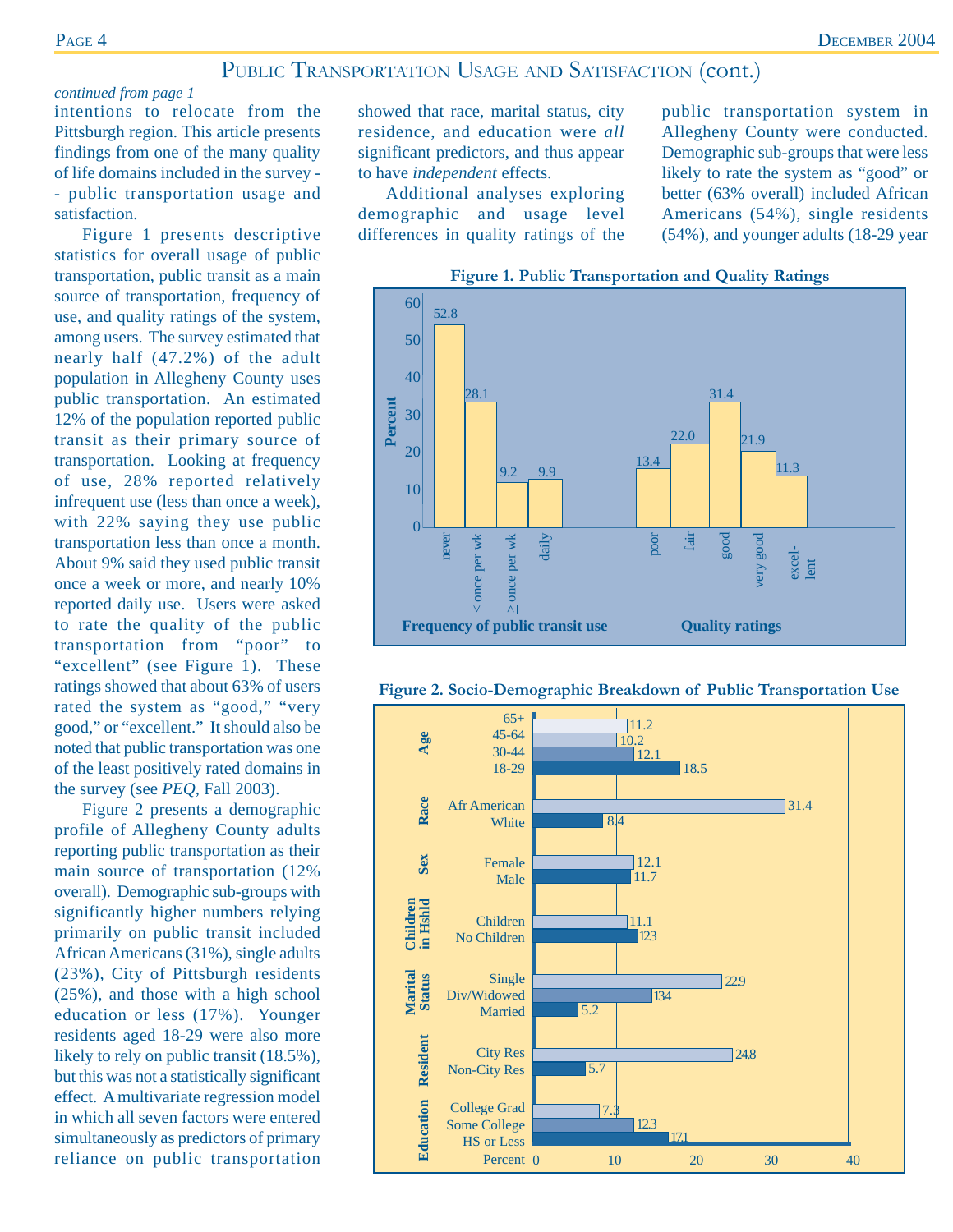olds) (53%). Note that these are the same groups that were more likely to rely on public transportation as their primary source of transportation. In fact, when examining perceived quality by this indicator, 58% of those relying primarily on public transit rated the system as "good" or better, compared to 67% among those who do not rely on public transit. Further, residents reporting daily

usage of public transit were also least likely to rate the system positively (54.5% vs. 71% of those riding less than daily).

In sum, the survey revealed that a substantial minority of Allegheny

County adults relies heavily on the public transportation system. Reliance is more pronounced among somewhat less economically advantaged subgroups. Somewhat disturbingly, the results also show that the groups with the heaviest usage patterns are also somewhat less satisfied with the quality of the system. These findings may have important implications given the current public transportation funding crisis and threats of increased fares and service reductions.

These analyses show the potential of the survey to generate policy relevant data. UCSUR is currently seeking funding to conduct: (1) 400 additional

surveys with randomly selected Allegheny County residents; (2) 500 surveys of African Americans in Allegheny County; and (3) 800 surveys with randomly selected residents from the 5-county region surrounding Allegheny County. This would allow for more sophisticated analyses involving breakdowns of the findings by race, sex, age, residence, and so on. The survey could also be conducted in smaller geographic areas, resulting in community-level quality of life profiles. Individuals or organizations interested in participating in or supporting such surveys should contact Scott Beach at UCSUR (412-624-5442).

### **EMPLOYMENT DYNAMICS IN THE PITTSBURGH REGION**

A new data source from the Census Bureau allows for extensive analysis of regional labor force changes. The Local Employment Dynamics (LED) program provides a new set of Quarterly Workforce Indicators (QWI) derived from matching state payroll and employment data with Census Bureau demographic data on individual workers. This new data set allows analysts to show where new jobs are being created. The data also show workers' earnings across industries.

QWI provides specific data on job creation, job separations, average wages and turnovers across industries, age groups and gender. Currently, Pennsylvania's Center for Workforce Information and Analysis (CWIA) is one of 33 state agencies cooperating with the Census Bureau to make QWI data available, and more states are expected to join the program in the future. Data are available statewide as well as for specific metropolitan areas and counties in Pennsylvania.

One of the new statistics derived from the QWI is a regularly updated measure of turnover within the local labor force. Job turnover is a normal part of the labor market in all regions of the

#### By Christopher Briem

country. Turnover provides an indication of employment duration and measures what proportion of workers are new. Turnover is derived from the number of workers in new jobs as a percentage of total employment. The measure derived from the QWI incorporates only those workers who hold jobs for the entire quarter to eliminate noise caused by the large number of "short spell" jobs lasting less than a quarter.

Turnover is an important workforce indicator for both workers and employers. High turnover can be costly for employers and affects decisions on worker training and education investment. Industries that face

persistent high turnover rates will face very different workforce training challenges than industries with lower turnover rates. Low turnover industries may provide workers with greater job security. The causes of turnover are complex, including both voluntary job switching as well as industry-wide job creation and destruction rates. QWI provides a way to measure both the overall worker turnover rate and the turnover rate by industry, age group and gender.

The difference in turnover rates among industries in the Pittsburgh region can be enormous, ranging from less than 5% each quarter for the utility industry to over 30% in retail trade.

*continued on page 6*

#### **Table 1. Quarterly Workforce Indicators Pittsburgh Metropolitan Statistical Area, 3rd Quarter 2003**

|                                  | <b>Pittsburgh MSA</b> | <b>Pennsylvania</b> |
|----------------------------------|-----------------------|---------------------|
| <b>Total Employment</b>          | 1,053,857             | 5,389,096           |
| <b>Job Creation</b>              | 93,553                | 351,600             |
| <b>New Hires</b>                 | 227,749               | 1,164,267           |
| Turnover                         | 10.70%                | 11.60%              |
| <b>Average Monthly Earnings</b>  | \$2,986.00            | \$3,039.00          |
| <b>Average New Hire Earnings</b> | \$1,995.00            | \$2,394.00          |
|                                  |                       |                     |

 *Source: Census Bureau - Quarterly Workforce Indicators*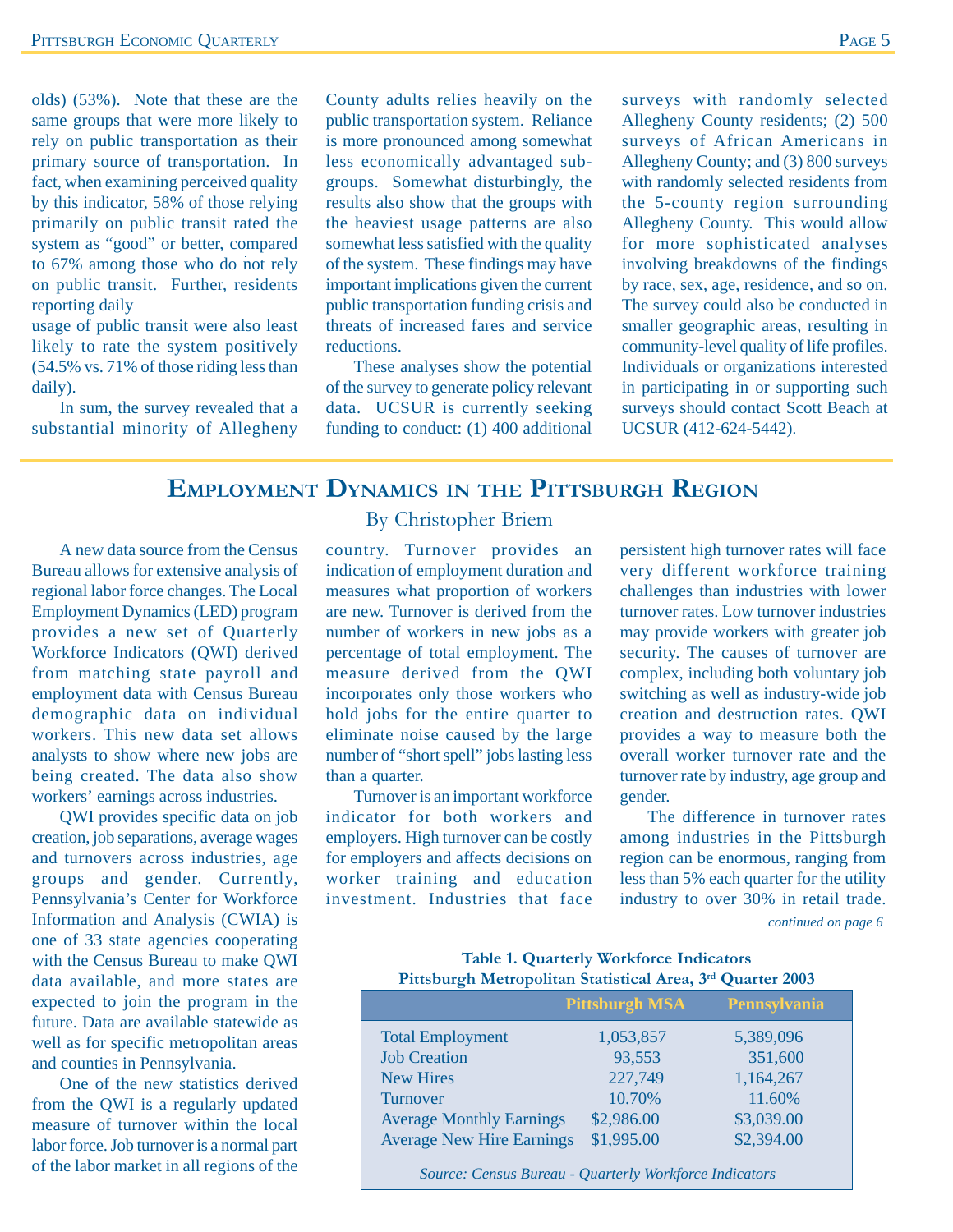### EMPLOYMENT DYNAMICS IN PITTSBURGH REGION (cont.)

#### *continued from page 5*

Worker turnover varies significantly by age. Not surprisingly, the youngest workers show the highest turnover rates while workers in their late 40s and 50s have some of the lowest turnover rates (see Figure 1).

QWI provides new information into the wage rates prevalent in the local economy. One of the most significant new statistics is a breakdown of average monthly earnings for new hires. Previously, the data reported wage rates of all workers in an industry and did not distinguish between new hires and continuing workers. The breakdown of wages specifically for new hires provides important information on current job trends in a region and potential changes in the balance between worker demand and labor supply in specific industries. In the 3<sup>rd</sup> Quarter of 2003, new hires in Pittsburgh earned 67% of average monthly earnings for all workers.

Planned future enhancements to the LED program include the development of a small area, eventually Census tractbased, origin and destination database for each state. This will allow for the mapping of worker commuting flows that can enhance transportation planning and policy. Eventually, worker migration within and across states will be able to be tracked within the LED

program for a new source of data on migration and workforce research. The *PEQ* will provide further analysis from this rich dataset.

*The Census Bureau's Local Employment Dynamics Program is available online at:http://lehd.dsd.census.gov*



**Figure 1. Job Turnover by Age Group Pittsburgh MSA - 3rd Quarter 2003**

### **ELDERLY MIGRATION BETWEEN PITTSBURGH AND FLORIDA**

Elderly migration is a substantial part of domestic migration within the United States. Across the nation, typical elderly migration patterns are away from the Northeast and Midwest, and toward the South and West.

Elderly migration patterns for the Pittsburgh region are consistent with elderly migration patterns nationally. Florida attracted the largest absolute number of elderly migrants (age 65 and over) leaving Pittsburgh in the late 1990s. Even with elderly in-migration factored in, Florida generates the largest net loss of elderly population from Pittsburgh.

The movement of retirees generates a sizable transfer of income and wealth between regions of the country. Florida has estimated that the direct spending

#### By Christopher Briem

by the population age 50 and over accounts for half of all consumer expenditures in the state, representing over four million jobs. Much of Florida's economic gain from these retirees represents economic loss for the states they leave behind.

Though net migration between Pittsburgh and the top destination states remains negative, some seniors do move to Pittsburgh. There are sizable flows of elderly migrants moving into the Pittsburgh region, which continue to affect the regional population and economy. The largest number of elderly movers to Pittsburgh come from Florida and Ohio. Seniors moving to Pittsburgh from elsewhere in the U.S. differ from seniors moving out of the region, most significantly by age. For example, on average, "younger" elderly – most likely recent retirees – move from Pittsburgh to Florida, while "older" elderly leave Florida for Pittsburgh – many likely return migrants. Over 73% of the migrants leaving Pittsburgh for Florida are under age 75, compared to less than 33% of those moving from Florida to Pittsburgh.

The age difference between elderly in-migrants and elderly out-migrants is reflected in both differences in marital status and disability levels for the two groups. Elderly migrants leaving Pittsburgh for Florida are far more likely to be married (70%) compared to those moving into the Pittsburgh region (41%). Likewise, the probability of being widowed is lower among outmigrants (23%) than for in-migrants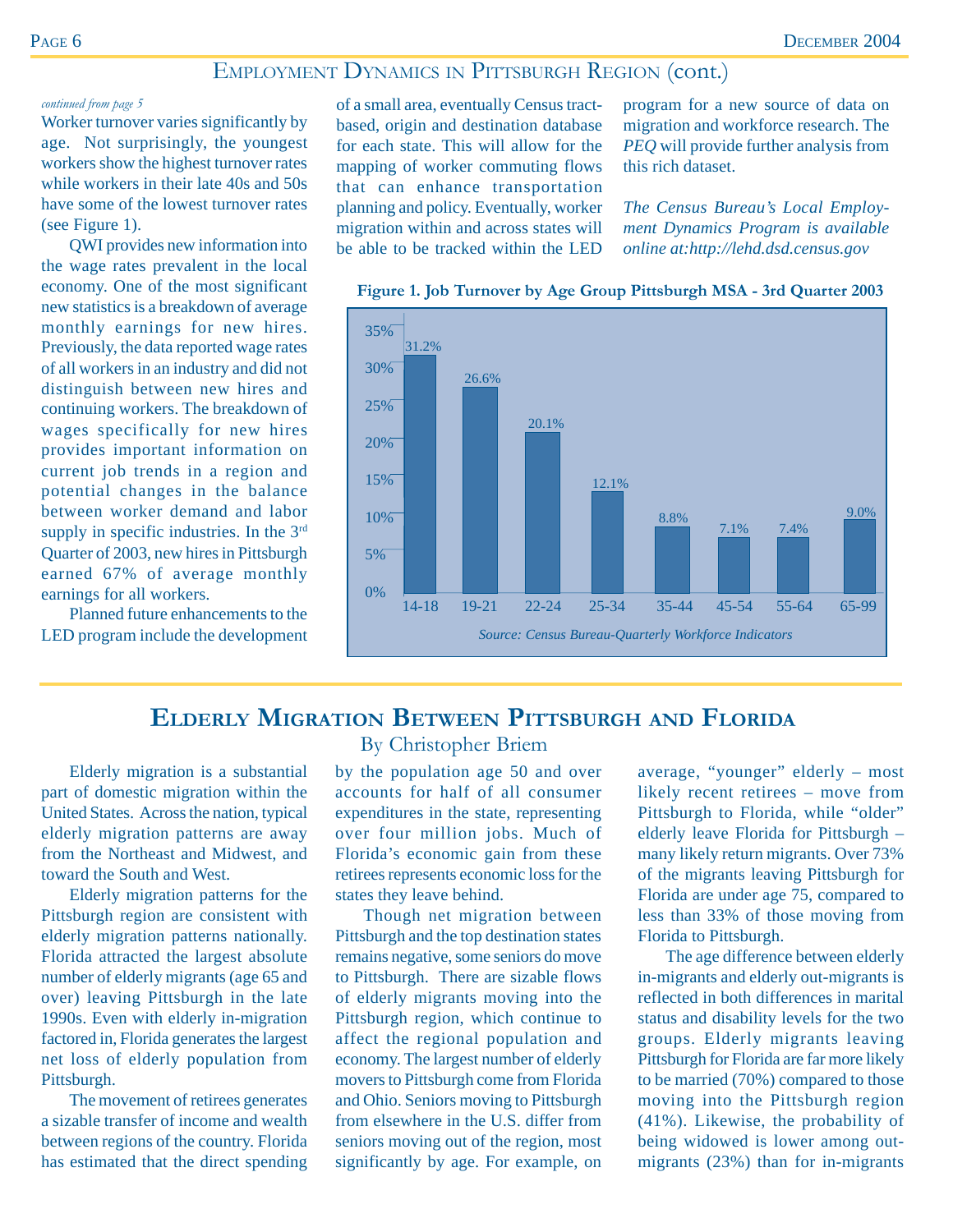(47%) to the Pittsburgh region. At the same time, the incidence of disability among out-migrants is significantly lower than the incidence of disability amongst in-migrants to the Pittsburgh region.

The Census data used here do not distinguish which migrants moving to the Pittsburgh region are return migrants who lived in Pittsburgh previously, but return migration is likely to be a significant part of older elderly migration flows. This suggests that increasing health care needs may be a major factor in some elderly migration, which may also be linked to the location of family members to assist in care for the migrant. Other potential reasons for inter-regional elderly migration include the desire to be near family, fiscal factors such as taxes and housing costs, and climate and other natural amenities.

Overall, the migration flow between Pittsburgh and Florida is characterized by a trading of younger and healthier retirees for those who are older, with a greater incidence of disability. The result has impacts on regional health care and policy initiatives targeting the elderly population.

Not all elderly migration involves long distance moves such as to Florida or back. Elderly migration within the region is also a significant population movement affecting Pittsburgh and other regions. The residential mobility of elderly has a strong impact on patterns of aging and the concentration of elderly in specific communities.

Elderly migration is likely to become a larger factor as the national elderly population increases in coming decades. A greater proportional increase will come from migration of the older elderly population, age 85 and over. National migration rates actually increase amongst the older elderly age 85 and over, compared to the younger

elderly. As the population age 85 and over grows significantly faster than other age groups in the population, more older elderly migration can be expected.

*The data in this article come from the Census 2000 question which asked selected individuals their residence on April 1, 1995, or five years earlier. Moves at other times and seasonal moves are not captured by these data.*

|     |                   | From Pittsburgh |                | To Pittsburgh Net Migration |
|-----|-------------------|-----------------|----------------|-----------------------------|
|     | 1. Florida        | 2,544           | 1,463          | $-1,081$                    |
|     | 2. North Carolina | 675             | 209            | $-466$                      |
| 3.  | Arizona           | 557             | 122            | $-435$                      |
| 4.  | <b>Texas</b>      | 455             | 65             | $-390$                      |
| 5.  | Georgia           | 383             | 29             | $-354$                      |
|     | 6. Kentucky       | 264             | $\theta$       | $-264$                      |
| 7.  | South Carolina    | 367             | 129            | $-238$                      |
| 8.  | Virginia          | 387             | 178            | $-209$                      |
| 9.  | Nevada            | 203             | $\overline{7}$ | $-196$                      |
| 10. | California        | 569             | 376            | $-193$                      |
| 11. | Ohio              | 708             | 528            | $-180$                      |
| 12. | Maryland          | 444             | 275            | $-169$                      |
|     | 13. Colorado      | 135             | $\overline{0}$ | $-135$                      |
|     | 14. Massachusetts | 233             | 103            | $-130$                      |
| 15. | Maine             | 83              | $\theta$       | $-83$                       |
|     | 16. Connecticut   | 132             | 72             | $-60$                       |
| 17. | <b>Arkansas</b>   | 59              | $\theta$       | $-59$                       |
|     | 18. Tennessee     | 93              | 35             | $-58$                       |
|     | 19. Missouri      | 66              | 13             | $-53$                       |
|     | 20. Delaware      | 49              | $\overline{0}$ | $-49$                       |
|     |                   |                 |                |                             |

**Table 1. Elderly Migration from Pittsburgh, 1995 to 2000 States with Largest Net Migration from Pittsburgh**